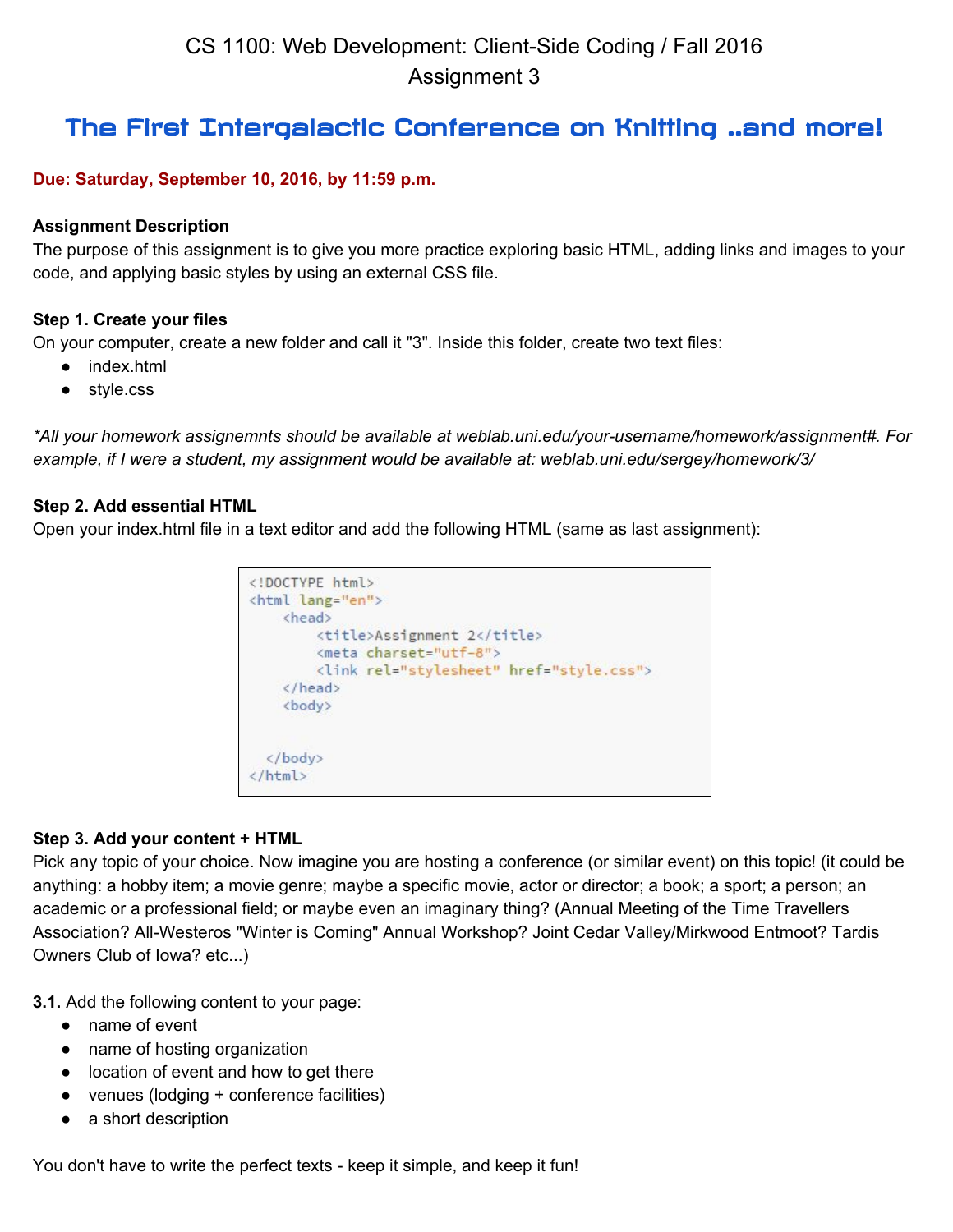TIP: Do not use your editor to write the text. Usually it's easier to write text using a word processor (Word, Google docs, TextEdit in rich text mode -use anything you like). Once you are done, copy your content into your editor and add some markup.

**3.2.** You may add any HTML you like (the goal here is practicing basic tags). I expect that you will use paragraphs, headings (more than one level), and at least a few more tags of your choice (you may use your textbook for ideas).

Make sure the contents of your <title> tag is descriptive of the page content.

**3.3.** Add at least one image to your page. Here's how:

- 1. Create a folder inside your "3" folder and call it "images".
- 2. Find an image file (you may use any file you like; if it's copyrighted, make sure you use it ONLY for this assignment). Save it to your images folder.
- 3. Use the <img> tag to add the image to your HTML page. (it may be much larger than you need it to be we'll address this later). Remember to provide an alternative text description. The path to the file will be images/name-of-file . For example, if I save a file as yoda.png, my tag will look like this:

<img src="images/yoda.png" alt="Master Yoda">

## **3.4.** Make sure you *validate* your HTML!

## **Step 4. Create another file**

**4.1.** Add a navigation menu to the top of your page:

- Surround your menu with <nav> </nav> tags
- Add these 2 links:
	- Home (links to index.html)
	- Hosting Committee (links to committee.html)

**4.2.** Make a copy of your file and save it as committee.html . Make the following changes to committee.html:

- 1. Change the contents of the title tag.
- 2. Add some content about your event committee (could be as simple as a list of names feel free to improvise)
- 3. Add whatever HTML tags you find appropriate for your content.

**4.3.** Make sure your navigation works correctly and you can navigate from page to page. Again, make sure you *validate* your HTML!